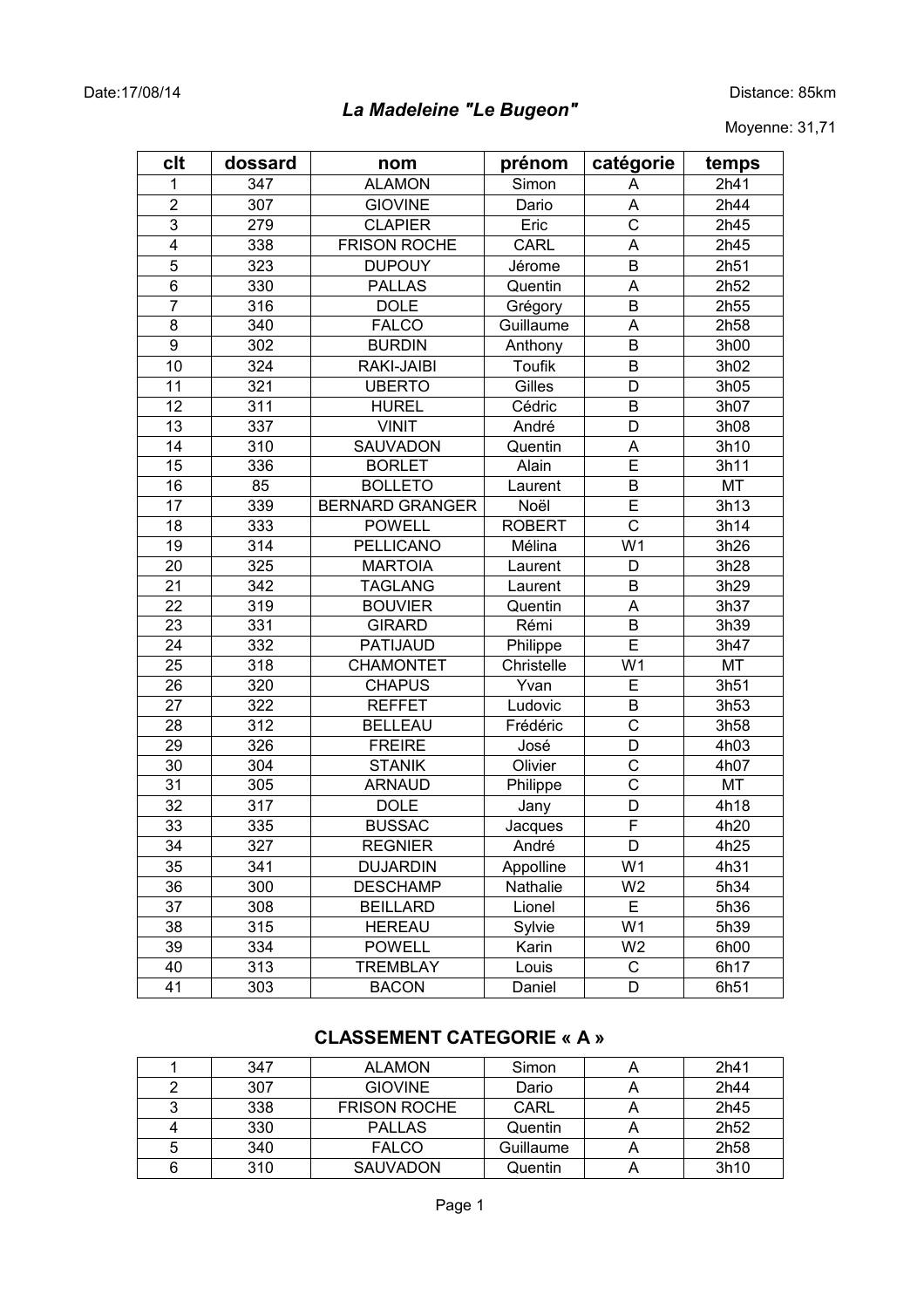Distance: 85km

Moyenne: 31,71

| . . | $\sim$ | . |  |
|-----|--------|---|--|

### **CLASSEMENT CATEGORIE « B »**

|   | 323 | <b>DUPOUY</b>  | Jérome  | B | 2h <sub>51</sub> |
|---|-----|----------------|---------|---|------------------|
| 2 | 316 | <b>DOLE</b>    | Grégory | B | 2h <sub>55</sub> |
| 3 | 302 | <b>BURDIN</b>  | Anthony | B | 3h00             |
| 4 | 324 | RAKI-JAIBI     | Toufik  | B | 3h02             |
| 5 | 311 | <b>HUREL</b>   | Cédric  | B | 3h07             |
| 6 | 85  | <b>BOLLETO</b> | Laurent | B | 3h11             |
|   | 342 | <b>TAGLANG</b> | Laurent | B | 3h29             |
| 8 | 331 | <b>GIRARD</b>  | Rémi    | B | 3h39             |
| 9 | 322 | <b>REFFET</b>  | Ludovic | B | 3h53             |

### **CLASSEMENT CATEGORIE « C »**

|   | 279 | CLAPIER         | Eric          | 2h45 |
|---|-----|-----------------|---------------|------|
|   | 333 | <b>POWELL</b>   | <b>ROBERT</b> | 3h14 |
|   | 312 | <b>BELLEAU</b>  | Frédéric      | 3h58 |
| 4 | 304 | <b>STANIK</b>   | Olivier       | 4h07 |
| 5 | 305 | ARNAUD          | Philippe      | МT   |
| 6 | 313 | <b>TREMBLAY</b> | Louis         | 6h17 |

#### **CLASSEMENT CATEGORIE «D »**

|   | 321 | <b>UBERTO</b>  | Gilles  | 3h05 |
|---|-----|----------------|---------|------|
|   | 337 | <b>VINIT</b>   | André   | 3h08 |
| 3 | 325 | <b>MARTOIA</b> | Laurent | 3h28 |
| 4 | 326 | <b>FREIRE</b>  | José    | 4h03 |
| 5 | 317 | <b>DOLE</b>    | Jany    | 4h18 |
| 6 | 327 | <b>REGNIER</b> | André   | 4h25 |
|   | 303 | <b>BACON</b>   | Daniel  | 6h51 |

#### **CLASSEMENT CATEGORIE «E »**

|   | 336 | <b>BORLET</b>          | Alain    | 3h11 |
|---|-----|------------------------|----------|------|
|   | 339 | <b>BERNARD GRANGER</b> | Noël     | 3h13 |
| ີ | 332 | <b>PATIJAUD</b>        | Philippe | 3h47 |
| 4 | 320 | <b>CHAPUS</b>          | Yvan     | 3h51 |
| 5 | 308 | REILLARD               | Lionel   | 5h36 |

## **CLASSEMENT CATEGORIE «F»**

| <br><b>KM</b><br>,,,,<br>. . | $\sim$<br>$-1$ . The set of $\sim$ |
|------------------------------|------------------------------------|

### **CLASSEMENT CATEGORIE «W1»**

|   | 314 | <b>PELLICANO</b> | Mélina     | W <sub>1</sub> | 3h26 |
|---|-----|------------------|------------|----------------|------|
|   | 318 | <b>CHAMONTET</b> | Christelle | W1             | 3h47 |
| ◠ | 341 | <b>DUJARDIN</b>  | Appolline  | W1             | 4h31 |
|   | 315 | <b>HEREAU</b>    | Sylvie     | W1             | 5h39 |